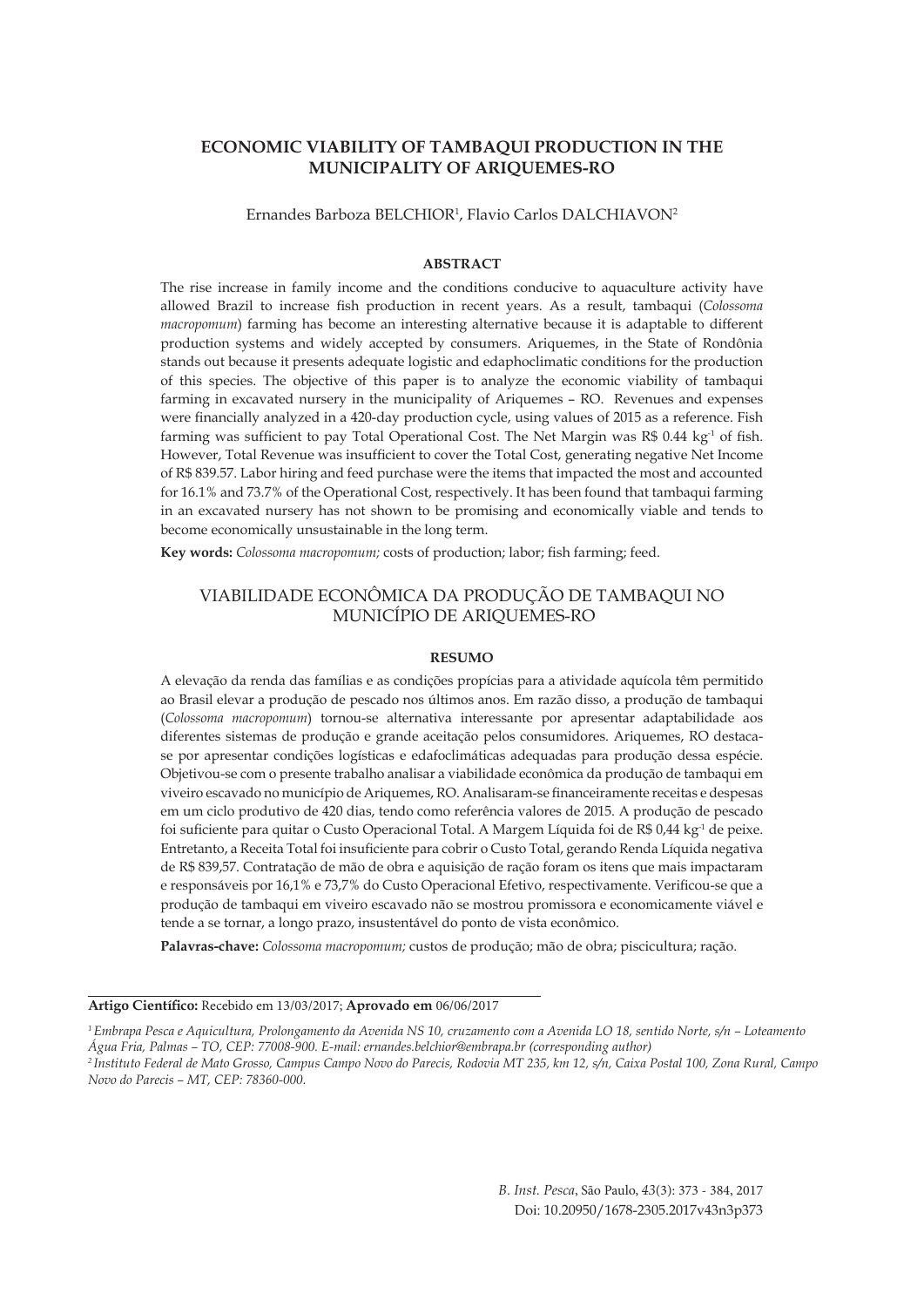### **INTRODUCTION**

The economic results achieved by the agribusiness in recent years have raised Brazil as one of the great protagonists in the international agricultural scenario. The country has achieved successive records in the production of grains, mainly in relation to the soybean complex, and since 2008, it has been the largest beef exporter. Together, these two sectors accounted for 55% of Brazilian agribusiness exports and contributed to the supply of food at low prices, generation of employment, income and foreign exchange for helping the trade balance (MAPA, 2015). The agricultural component has undoubtedly become one of the economic pillars of the country. However, that strength might have been more pronounced if the country had better exploited the potential of fish as a source of animal protein and wealth generation.

Fish is the most globally demanded source of animal protein and with the highest market value (SIDONIO *et al.*, 2012). It is considered one of the foods with the greatest nutritional benefit because it contains proteins of high biological value, easily digestible, presenting low cholesterol and a great source of vitamins A, B, D and E (JAMAS *et al.*, 2015). The per capita consumption of fish is 20 kg year<sup>-1</sup> and the world production is just over  $160 \times 10^6$ t (FAO, 2014). In Brazil, the per capita consumption is approximately 9 kg year-1, a value below that recommended by the World Health Organization (WHO), which is 12 kg year-1 (SIDONIO *et al.*, 2012). However, in recent years, because of the increased family income, fish has been characterized as a relevant alternative for Brazilian population feeding (KUBITZA *et al.*, 2012). The rise in demand for this type of product, combined with the inherent environmental resources and conducive to the development of aquaculture in the country, created conditions for fish to become an important element in Brazilian agricultural policy for domestic supply and the sustainability of fishery resources (BRASIL, 2009). Hence, the valuation of native species with great potential for production and consumption, such as tambaqui, pacu, matrinxã, has become a promising alternative for food supply, income generation, and development of aquaculture. Tambaqui (*Colossoma macropomum*) is considered the leading native species of Brazilian fish farming (RODRIGUES, 2014). It presents good growth potential, high rusticity, adaptability to several production systems and great acceptance in the consumer market (OSTRENSKY *et al.*, 2008). In 2014, the production of tambaqui in Brazil was  $139 \times 10^3$  t, which is 57% higher than the amount produced in 2013 (PEDROZA FILHO *et al.*, 2016). Due to the climatic issues, tambaqui production is mainly concentrated in the North and Central-West regions and the leading producing states are Amazonas, Roraima, Rondônia and Mato Grosso.

The State of Rondônia is the largest tambaqui producer and accounts for 45.4% of the country's total production (IBGE, 2014). The State presents a favorable condition for the development of aquaculture since it has a flat topography, a defined rearing system and environmental legislation, technically qualified professionals to support activities and a large volume of water network composed of rivers and streams with natural preservation that provide excellent water quality (LOOSE *et al.*, 2014; COSTA *et al.*, 2015). In Rondônia, there are approximately 800 fish farmers, of which 180 are in the region of Ariquemes (COSTA *et al.*, 2015), a municipality considered an aquaculture center and the largest tambaqui producer in the State (NUNES, 2014). Factors such as climate, proximity to fish consuming centers, ease of production drainage, high availability of water and a high number of fish farms promoted the development and increase of fish industry in the region (COSTA *et al.*, 2015).

Despite being promising, tambaqui farmers still lack information to support them in the management of the farm, mainly related to economic aspects, since the purchase of rations and hiring labor are the items that most add cost to the production system. There is no doubt that the economic factor plays an important role in the productive component and must be considered in order to achieve results. Therefore, the objective of this work was to analyze the economic viability of tambaqui production in an excavated nursery in the municipality of Ariquemes, State of Rondonia.

### **METHODS**

This study was elaborated from technical and economic information collected in a modal aquaculture enterprise, located in the municipality of Ariquemes, State of Rondônia. The city is in the center-north part of the state, at latitude 09º54'48" S and longitude 63º02'27" W, distant 203 kilometers from the capital Porto Velho. It has a population of 104,401 inhabitants,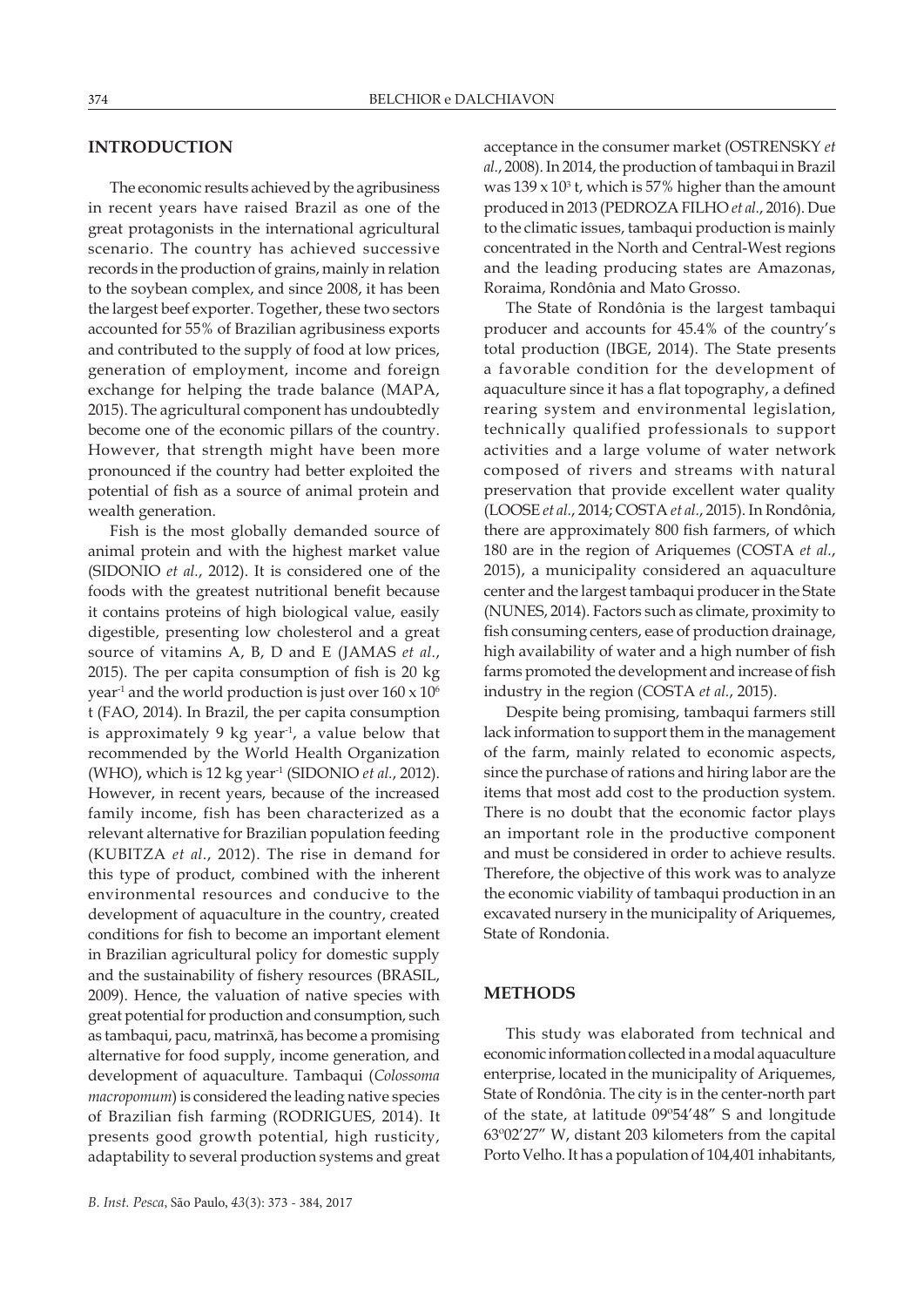distributed in an area of 4,426,571 km<sup>2</sup> . In 2013, the Gross Domestic Product and the per capita income of the municipality reached R\$ 1,778,919,000.00 and R\$ 17,566.27, respectively (IBGE, 2015). The Ariquemes Municipal Human Development Index is 0.702, which places it in a high position in the Human Development range (0.700 ≥ 0.799) (PNUD, 2013).

The evaluated fish farm presented 5 ha of water depth distributed in 11 excavated nurseries, of which two, 2,500 m<sup>2</sup> each, were used for the rearing phase, and nine, of 5,000  $m^2$  each, for the finishing phase.

The production system is a biphasic one, categorized into rearing and finishing. Fish stocking in the rearing phase began on November 1, 2013, and lasted 120 days. The initial average weight was 2 g and the average weight at the end of the rearing phase was 286 g. The number of fish initially stocked was 20,000 units, the survival rate was 70% and the apparent feed conversion (kg diet/ kg body weight) was 1.25: 1 during the period. The initial density was 4 fish m-2 and the final biomass was 4,004 kg. The amount of feed consumed in the rearing phase was 4,950 kg. The finishing phase lasted 300 days and it started on March 1, 2014, with 14,000 fish stocked. The initial and final average weight was 286 g and 2,500 g, respectively. The survival rate was 100%, feed conversion was 1.85: 1 and the initial density was 0.31 fish  $m<sup>2</sup>$ , with a final biomass of 35,000 kg, compared to a consumption of 57,450 kg of the ration. For calculations, an average feed conversion of 1.55: 1 was considered. In the system used in this study, the total production of fish obtained in each phase (rearing and finishing) was considered a plot. Over the year, 1.5 lots were produced. Data on animal performance for the production cycle used in the system are described in Table 1.

**Table 1.** Technical indicators used in tambaqui farming system in excavated nurseries in Ariquemes, RO, 2015

| <b>Technical Indicators</b> | Unit | Quantity |
|-----------------------------|------|----------|
| Total area of the nurseries | ha   | 5        |
| Average feed conversion     | un.  | 1.55     |
| Average production period   | day  | 420      |
| Amount of used ration       | kg   | 62,400   |
| Mass of kg of fish produced | kg   | 35,000   |
| per cycle                   |      |          |
| Mass of kg of fish produced | kg   | 52,500   |
| per year                    |      |          |

The nurseries were prepared to make them suitable for receiving the fish. They were built according to the legal environmental restrictions imposed for this type of system, especially those related to deforestation, preservation of environmental protection areas, riparian forests and rational use of water. The nurseries were built using the availability of water present in rivers, streams and dams adjacent to the farm. The average flow rate for cultivation was 15 L s<sup>-1</sup> ha<sup>-1</sup> of water depth. For each hectare of water depth utilized, R\$ 50,000.00 was spent. This amount included expenses with 1) cleaning of the land; 2) removal of vegetation; 3) removal of the first 30 cm of soil to avoid the accumulation of organic material in the base of the mud); 4) ground leveling of dams/slopes; 5) adaptation of the nursery bottom to the ideal slope; 6) construction of the supply system; 7) construction of the drainage system and 8) protection of the slopes.

Disinfection of the bottom of each nursery consumed 90 kg of calcium oxide (CaO). This product was applied to eliminate possible pathogens, given the capacity of the calcium oxide to reduce the acidity of the soil in contact with it, from the unexpected rise in pH and the rapid release of heat caused by an exothermic reaction. For the liming of the nurseries, 6.03 t of dolomitic limestone (PRNT 92%) was applied to neutralize the sediment superficial layer at the bottom of the nurseries and to increase total alkalinity and total water hardness (QUEIROZ and BOEIRA, 2006). Fifteen days after limestone application, when pH of the water in the nurseries ranged from 6.5 and 8.5, and total alkalinity and hardness was higher than 30 mg of  $CaCo<sub>3</sub>$ , fertilization based on urea (60 kg ha<sup>-1</sup>) and triple superphosphate  $(30 \text{ kg ha}^{-1})$  were carried out to stimulate the primary production of zooplankton and phytoplankton in the nurseries.

After the process of acidity correction and fertilization of the nurseries – observed by the presence of clear green water and with a transparency of approximately 40 cm of the surface - the fingerlings were received to the nurseries. The animals were received at times of day with mild temperature (usually in the morning or late afternoon) to avoid further stress to the animals. Held in plastic bags with water, the fingerlings were removed from the transport vehicle and placed on the water surface of the tank, where they remained between 10 and 20 minutes, depending on the degree of oxygenation and temperature observed in the plastic bags, so that there was a balance between the temperature of the containers and that of the tank. After the stipulated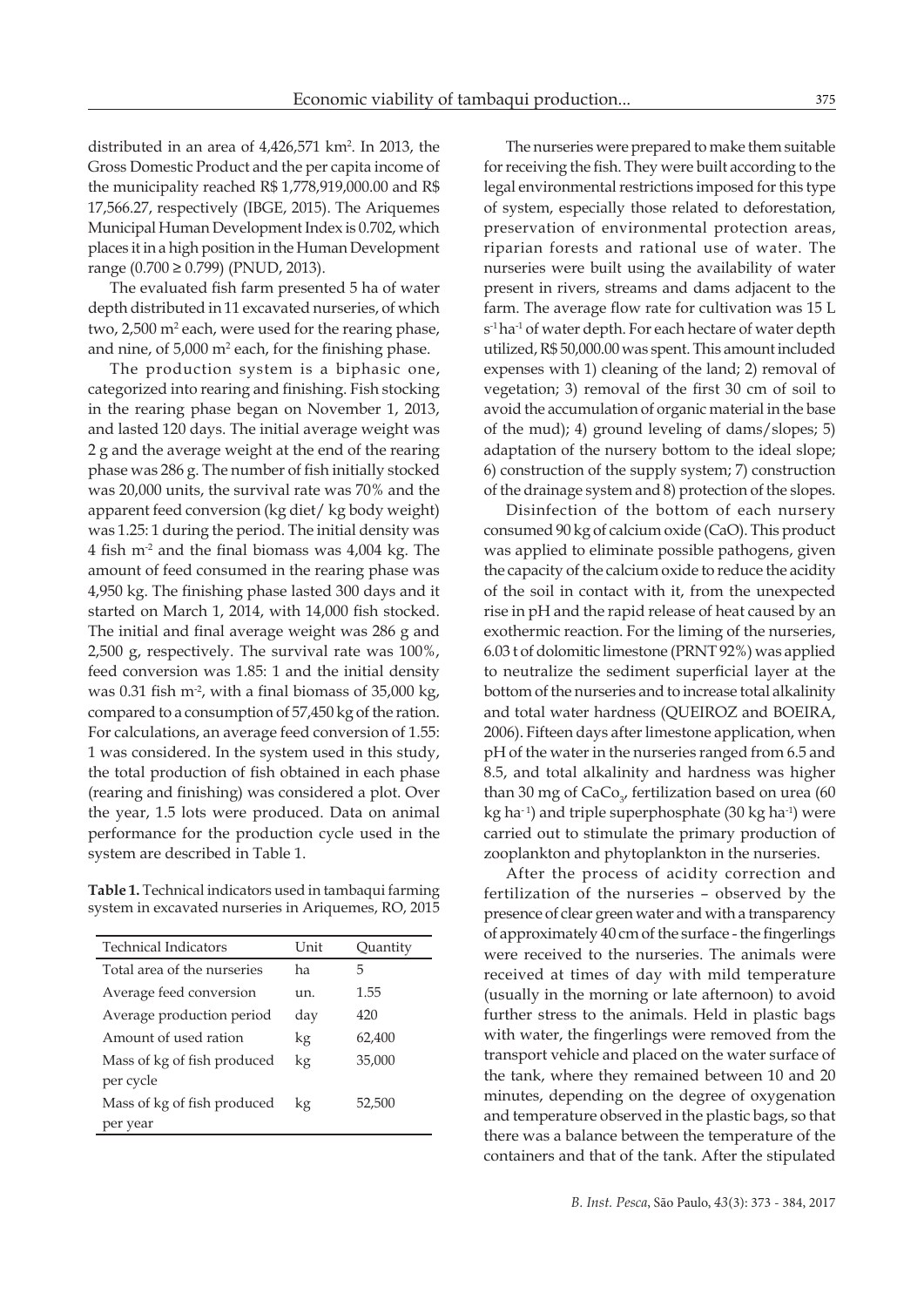period, the plastic bags were opened and, without abrupt movements, with one of the hands opened in the form of a seashell, the water was mixed by putting water from the nursery in the plastic bags. Then, in a local with clear water, fingerlings were released in a slow and gradual manner. Similarly, the same procedures were adopted for the reception of juveniles in the finishing phase. Tanks were stocked with 20 thousand of fingerlings were used. For daily control of pH, dissolved oxygen levels and level of non-ionized ammonia (NH<sub>3</sub>-N), colorimetric kits were used. As a prophylactic measure to reduce the risk of infections caused by bacteria and funguses, about 4 to 5 kg  $m<sup>3</sup>$  of sodium chloride (NaCl) were diluted in the nurseries. Sodium chloride stimulates the secretion of mucus on the gill epithelium, helping to cover injured areas, reducing the chances of infections caused by these microorganisms, and it has a stress-reducing activity by triggering physiological reactions that culminate in the rise of levels of cortisol in the fish blood (DINIZ and HONORATO, 2012). Over the entire cycle, 900 kg of this product was consumed (Table 2).

In addition to the items previously mentioned, there were also expenses for the preparation of the technical project and issue of the permits (Table 2). Perimit issue (Preliminary, Installation, and Operation) is a requirement of the municipal executive power to those enterprises focused on the fishing activity. The General Register of the Fishing Activity is an instrument of the federal executive power that allows legalizing the users through the approval of a private individual or a legal entity for the exercise of the fishing activity. As the information was collected in August 2015, it was the responsibility of the former Ministry of Fisheries and Aquaculture (MPA) to issue such a registration. Because that ministry was extinct, the attributions for issuance were in charge of the Ministry of Agriculture, Livestock, and Supply (MAPA). The license to grant water use is issued by the State Secretariat for Environmental Development of the state of Rondônia and it is intended for all who wish to use surface water (river, stream, stream, lake, mine or spring) or groundwater (tubular wells) for the most diverse purposes, among them fish farming.

Seven types of diets were used in the feed management, according to specification, quantities, and values shown in Table 3. Given the animal characteristics and their different growth phase, feeding was carried out using compounds with different sizes, consistence, and levels of crude protein (CP).

| Items                                      | Unit  | Quantity | Unit value (R\$) | Total value (R\$) |
|--------------------------------------------|-------|----------|------------------|-------------------|
| Nursery implementation and construction    | ha    | 5        | 50,000.00        | 250,000.00        |
| Tambaqui fingerlings                       | 1,000 | 20       | 100.00           | 2,000.00          |
| Triple superphosphate                      | kg    | 150      | 2.10             | 315.00            |
| Urea                                       | kg    | 300      | 1.90             | 570.00            |
| Dolomitic limestone                        | ton   | 6.03     | 220.00           | 1,326.60          |
| Lime                                       | kg    | 90       | 1.00             | 90.00             |
| Colorimetric Kit                           | un.   | 1        | 440.00           | 440.00            |
| Salt                                       | kg    | 900      | 0.56             | 504.00            |
| Previous permit                            | un.   | 1        | 1,000.00         | 1,000.00          |
| Installation permit                        | un.   | 1        | 1,000.00         | 1,000.00          |
| Operation permit                           | un.   | 1        | 800.00           | 800.00            |
| General Register of Fishing Activity - MPA | un.   | 1        | 137.00           | 137.00            |
| <b>Grant License</b>                       | un.   | 1        | 1,000.00         | 1,000.00          |
| Technical design plan                      | un.   | 1        | 5,000.00         | 5,000.00          |

**Table 2.** Spending on tambaqui farming system implementation in excavated nurseries in Ariquemes, RO, 2015

The aquaculture business used a versatile employee to carry out the activities. The employee was hired by considering the value of two minimum wages added to a rate of 45.6% of that amount related to social charges (INSS, FGTS, additional for vacation, work accident insurance, education salary, contract cancellation fine, INCRA, Christmas bonus salary and prior notice and the proportional amounts on those last two items). It should be highlighted that the minimum wage at the time of data collection was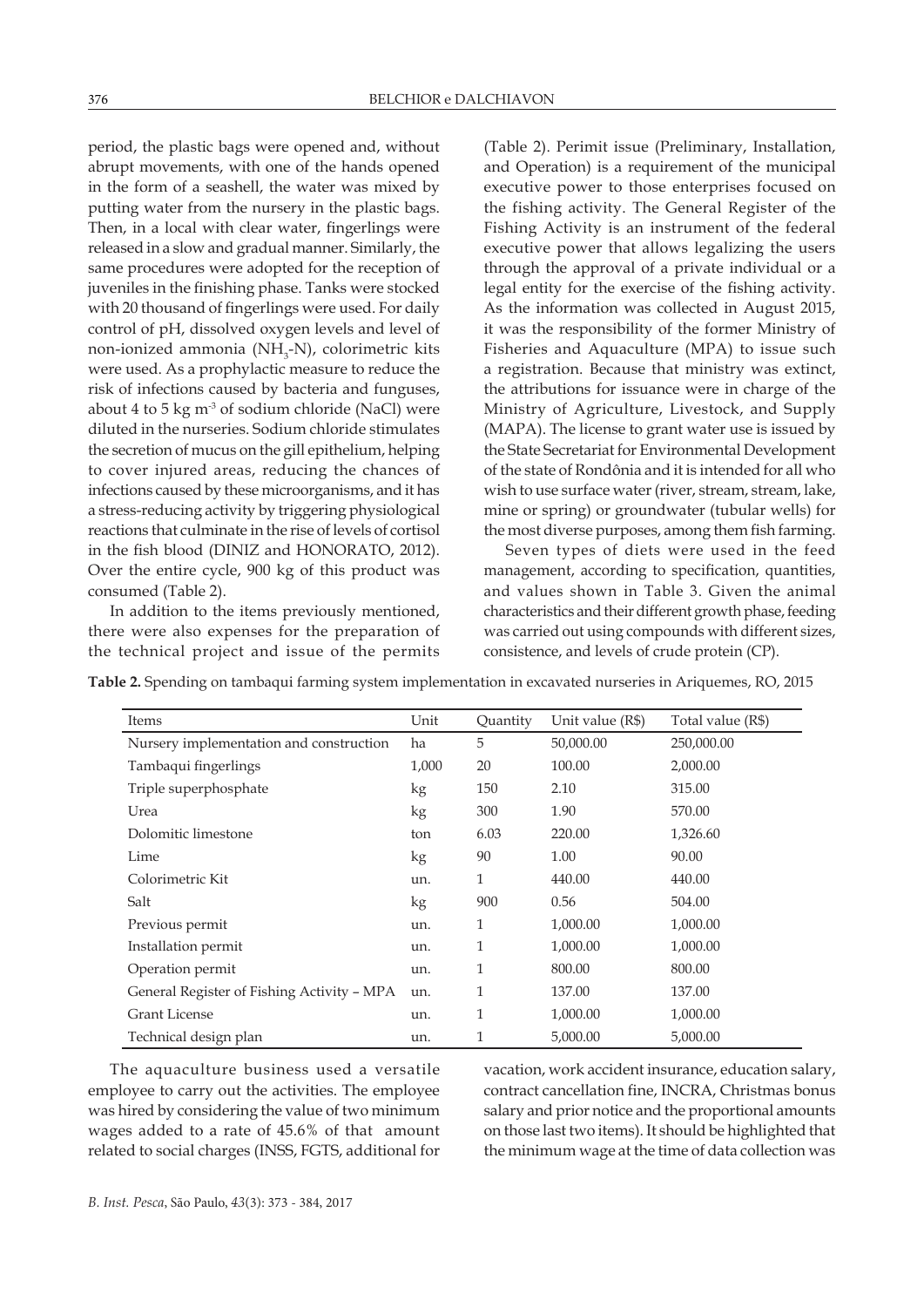R\$ 788.00. In addition to the expenses inherent to this employee, payments of six monthly daily rates with an average value of R\$ 41.66 were recorded for the services of fish harvest from tanks from the rearing phase to the finishing phase, as well as final expenses. Since the activity management is the responsibility of the producer, a monthly withdrawal of R\$ 1,200.00 was also considered as pro-labor (Table 4)

**Table 3.** Different types of diet, quantities consumed and values used (Control values for 25-kg bag) in excavated nurseries in Ariquemes, RO, 2015

| Types of diet                     | Qty/Plot | R\$/Unit | $R\$/Plot$ |
|-----------------------------------|----------|----------|------------|
| Extruded diet 45% CP, 0.8 to 1 mm | -1       | 230.00   | 230.00     |
| Extruded diet 45% CP, 1 to 1.7 mm | 4        | 200.00   | 800.00     |
| Extruded diet 45% CP, 2.6 mm      | 8        | 100.00   | 800.00     |
| Extruded diet 36% CP, 2.6 mm      | 56       | 72.00    | 4,032.00   |
| Extruded diet 32% CP 6 to 8 mm    | 129      | 51.00    | 6,579.00   |
| Extruded diet 28% CP, 6 to 8 mm   | 1.290    | 35.00    | 45,150.00  |
| Extruded diet 28% CP, 8 to 10 mm  | 1.008    | 35.00    | 35,280.00  |

**Table 4.** Monthly expenses with labor hired for tambaqui cultivation systems implementation in excavated nurseries in Ariquemes, RO, 2015

| Labor                   | Quantity |          | Unit Value (R\$) Annual total value (R\$) |
|-------------------------|----------|----------|-------------------------------------------|
| Employee                |          | 2.294.34 | 27,532.08                                 |
| Harvest day employee 06 |          | 41.66    | 3.000.00                                  |

The farm is a family-owned business focused on fishing. It has a total area of 100 ha, of which 74 ha are occupied by pastures, 5 ha for tambaqui farming, 20 ha for the permanent preservation area and 1 ha for improvements. Among the improvements, there is a 100 m2 house and a masonry feed storage barn of 50 m2 . It has implements such as a feed broadcaster and carts, which can be coupled to a 50-hp tractor and a 150-cc motorcycle used to assist in the performance of daily activities. The enterprise also has a small utility vehicle for family use and material transportation. In relation to fish management, the following were used: 25 kg hook scale, eight 1,000 L water storage tanks, out of which three were used for management and five for food packaging, 100 m of a net for fishing (4-mm mesh) and 5,000 m of an anti-bird screen (100 mm thick). As equipment items, cabling was used to install electricity for nurseries (Table 5).

The depreciation of the assets used for construction and maintenance of the nurseries, as well as machines, implements and equipment used was estimated by the linear method, considering the term of ten years for the equipment and twenty-five years for the buildings and facilities (RECEITA FEDERAL, 1998).

Table 6 shows the management costs spent in the implanted system. The following were considered expenses: telephone bill, electric power bill, Rural Territorial Tax (ITR) and Motor Vehicle Property Tax (IPVA), annual renewals of general registration of the fishing activity, renewals of environmental, operation and water analysis permits and bi-annual environmental report for operation of the activity. Also included in the management costs was the annual payment of R\$ 180,000.00 loans contracted with the National Program for Strengthening Family Agriculture (PRONAF) in the fund (R\$ 100,000.00) and investment (R\$ 80,000.00) modalities.

**Table 5.** Expenditure related to improvements, machinery, implements and equipment for implementation of tambaqui farming system in excavated nurseries in Ariquemes, RO, 2015

| <b>Items</b>                | Quantity | Total value |
|-----------------------------|----------|-------------|
|                             |          | (R\$)       |
| Farm house                  | 1        | 60,000.00   |
| Feed storage barn           | 1        | 15,000.00   |
| 50-hp tractor               | 1        | 20,000.00   |
| Tractor-cart                | 1        | 2,000.00    |
| Motorcycle cart             | 1        | 2,000.00    |
| Feed broadcaster            | 1        | 6,000.00    |
| Hook scale (25 kg)          | 3        | 100.00      |
| Water storage tank (1000 L) | 3        | 350.00      |
| Feed box $(1000 L)$         | 5        | 350.00      |
| Electrical installation     | 1        | 7,000.00    |
| Fishing trawl net           | 1        | 3,000.00    |
| Anti-bird screen            | 1        | 2,000.00    |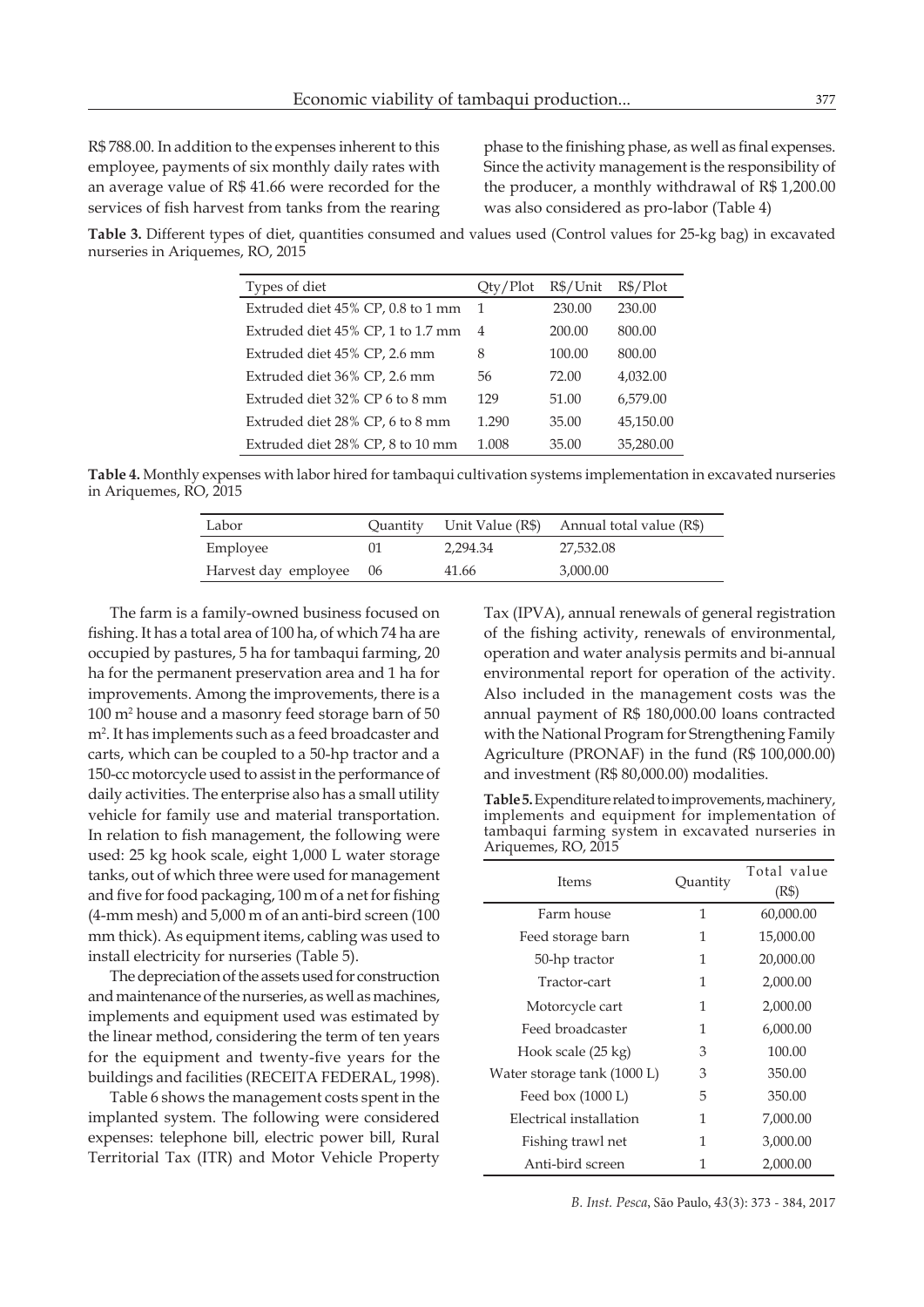**Table 6.** Annual management costs for the implantation of tambaqui farming system in excavated nurseries in Ariquemes, RO, 2015

| <b>Items</b>                                         | TotalValue (R\$) |
|------------------------------------------------------|------------------|
| Telephone                                            | 480.00           |
| Electric power                                       | 288.00           |
| <b>ITR</b>                                           | 2.00             |
| <b>IPVA</b>                                          | 240.00           |
| RGAP Renewals                                        | 137.00           |
| <b>Environmental Reports</b>                         | 1.000.00         |
| Water operation and analysis<br>environmental permit | 300.00           |
| PRONAF - Fund                                        | 2,000.00         |
| <b>PRONAF</b> - Investment                           | 3,200,00         |

Calculations for production costs and economic indicators allow the farmer to establish priorities, to identify the possibility of new investments and to evaluate the viability of the business (GOUVEIA *et al.*, 2006). The calculation methodology for estimating the economic viability of tambaqui farming was based on the following indicators: Effective Operational Cost (EOC), Total Operational Cost (TOC), Total Cost (TC), Gross Income (GI), Net Income (NI), Gross Margin (GM) and Net Margin (NM) (MATSUNAGA *et al.*, 1976; GOUVEIA *et al.*, 2006; GUIDUCCI *et al.*, 2012).

The Effective Operational Cost implies in the payments made by the farmer to operate the activity during a certain period of time. The following expenses of the farming activity are counted: feed, labor, fertilizers, medicines, energy, fuel, maintenance, taxes and technical assistance, etc. Total Operational Costs are the sum of the EOC combined with the costs corresponding to the labor of the owner (pro-labor), depreciation of improvements, machines, implements, and equipment. Total Cost includes the TOC plus the interest remuneration mobilized in improvements, machinery and equipment and the land opportunity cost. Gross Income is determined by the price of the product multiplied by the respective quantity produced. The analysis of GI alone is not conclusive since the production systems with the highest gross income are not always the best from the economic point of view. It is necessary to compare it with the associated costs, that is, with the amount invested in production. Net Income is obtained after the remuneration of all expenses incurred in production. It is the result of the deduction between Total Cost and Gross Revenue. If this remuneration is not competitive, the business will not be economically sustainable in the long term. If NI is greater than or

equal to zero, this will indicate that the activity is stable and profitable. If NI is negative, but the generated revenue covers the operating cost, at least, the business will present long-term decapitalization problems, although the activity may be maintained for some time. However, if this situation of negative NI persists, the payment to be received by the farmer will not be enough to cover the costs of depreciation of improvements and machinery, which may cause impoverishment and, in the long term, make the activity unsustainable from the economic point of view (GUIDUCCI *et al.*, 2012).

Gross Margin is the result from the difference between GI and EOC. If the GM value is positive, i.e. if it is higher than the effective operating costs, this indicates that the activity, at least in the short term, is able to compensate the production costs. If GM is negative, it is a sign that the activity is uneconomical and not more sustainable in the short term. NM is the difference between GI and TOC. If the NM of the activity is positive, it can be concluded that the activity is stable, with the possibility of expanding and sustain itself in the long term. If the value of NM is equal to zero, the activity will be at the equilibrium point and in conditions of redoing, in the long run, its fixed capital. However, when NM is negative, the farmer will have an increasing problem of decapitalization, although he or she is still able to remain in the activity for a certain period.

To estimate the percentage of each item in the composition of the effective operational cost, the division of the total payment of certain expenses by the effective operating cost was considered. To group the data and perform the economic indicator calculations, MS Excel© software was used.

#### **RESULTS**

Tambaqui was commercialized at R\$ 4.50 per kilogram, generating an annual revenue of R\$ 236,250.00. In addition to this amount, R\$ 1,388.34 came from the sale of empty feed bags, materials that are made of linen and can be reusable for the packaging of similar products in sacks and agricultural products houses. Therefore, the annual Gross Revenue was R\$ 237,638.34. The annual Effective Operational Cost was R\$ 189,638.81, the Total Annual Operating Cost was R\$ 214,732.40 and the Annual Total Cost was R\$ 238,477.91 (Table 7)

Feed purchase and hiring of labor were the items added cost the most to the production process. The expenses related to feed purchase and hiring of labor corresponded to 58.9% and 12.9% of the Gross Income, respectively.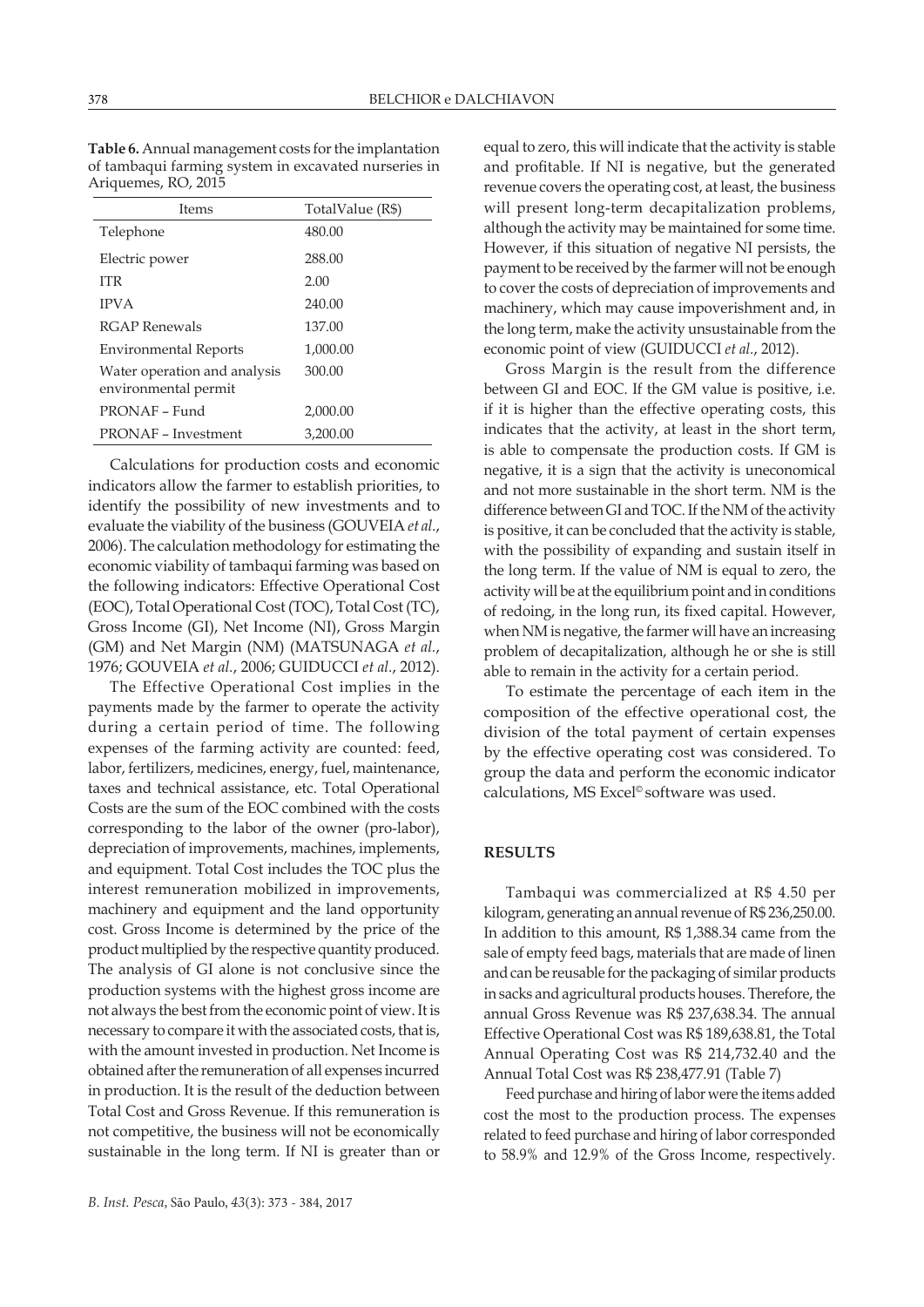In relation to the EOC, expenses with feed purchase accounted for 73.7%, while labor expenses accounted for

16.1% (Table 8). So, these two items, were responsible for almost 90% of the Effective Operational Cost.

**Table 7.** Economic indicators related to Tambaqui farming in excavated nurseries in Ariquemes, RO, 2015

| Specification                                              | Activity annual                  | Activity value | Unit value (R\$ kg <sup>-1</sup> of fish |  |
|------------------------------------------------------------|----------------------------------|----------------|------------------------------------------|--|
|                                                            | value (R\$)                      | per plot (R\$) | per year)                                |  |
|                                                            | <b>GROSS INCOME - GI</b>         |                |                                          |  |
| Fish sell revenue per cycle                                | 236,250.00                       | 157,500.00     | 4.50                                     |  |
| Other revenues - empty feed bags                           | 1,388.34                         | 925.56         | 0.03                                     |  |
| <b>TOTAL GI</b>                                            | 237,638.34                       | 158,425.56     | 4.53                                     |  |
|                                                            | EFFECTIVE OPERATIONAL COST - EOC |                |                                          |  |
| Fingerling                                                 | 3,000.00                         | 2,000.00       | 0.06                                     |  |
| Feed                                                       | 139,306.50                       | 92,871.00      | 2.65                                     |  |
| Fertilizers                                                | 1,327.50                         | 885.00         | 0.03                                     |  |
| Correctives                                                | 2,124.90                         | 1,416.60       | 0.04                                     |  |
| Management expenses, taxes and fees                        | 7,359.00                         | 4,906.00       | 0.14                                     |  |
| Energy and fuel                                            | 537.75                           | 358.50         | 0.01                                     |  |
| Maintenance - machinery/equipment                          | 759.10                           | 506.70         | 0.01                                     |  |
| Maintenance - improvements                                 | 3,275.97                         | 2,183.98       | 0.06                                     |  |
| Contract labor                                             | 30,532.09                        | 20,354.73      | 0.58                                     |  |
| Salt                                                       | 756.00                           | 504.00         | 0.01                                     |  |
| TOTAL EOC                                                  | 189,638.81                       | 126,425.87     | 3.60                                     |  |
|                                                            | TOTAL OPERATIONAL COST - TOC     |                |                                          |  |
| Effective operational cost                                 | 189,638.81                       | 126,425.87     | 3.60                                     |  |
| Improvements depreciation                                  | 8,170.93                         | 5,447.28       | 0.16                                     |  |
| Depreciation machinery, implements, equipment and tools    | 2,522.67                         | 1,681.78       | 0.05                                     |  |
| Pro-labor                                                  | 14,400.00                        | 9,600.00       | 0.27                                     |  |
| TOTAL TOC                                                  | 214,732.40                       | 143,154.93     | 4.08                                     |  |
| TOTAL COST - TC                                            |                                  |                |                                          |  |
| Total operational cost                                     | 214,732.40                       | 143,154.93     | 4.08                                     |  |
| Return on capital - improvements                           | 9,827.91                         | 6,551.94       | 0.19                                     |  |
| Return on capital - machinery, inputs, equipment and tools | 1,917.60                         | 1,278.40       | 0.04                                     |  |
| Land opportunity cost                                      | 12,000.00                        | 8,000.00       | 0.23                                     |  |
| <b>TOTAL TC</b>                                            | 238,477.91                       | 158,985.27     | 4.53                                     |  |

**Table 8.** Gross Income and Effective Operational Cost Composition for implementation of Tambaqui farming system in excavated nurseries in Ariquemes, RO, 2015

| Items - Effective Operational Cost (EOC) | GI composition $(\%)$ | EOC Composition (%) |
|------------------------------------------|-----------------------|---------------------|
| Fingerlings/juveniles                    | 1.27                  | 1.59                |
| Feed                                     | 58.97                 | 73.72               |
| Fertilizers                              | 0.56                  | 0.70                |
| Correctives                              | 0.90                  | 1.12                |
| Management expenses, taxes, fees         | 3.11                  | 3.89                |
| Energy and fuel                          | 0.23                  | 0.28                |
| Maintenance - machinery/equipment        | 0.32                  | 0.40                |
| Maintenance - improvements               | 1.39                  | 1.73                |
| Contract labor                           | 12.92                 | 16.16               |
| Sanity                                   | 0.32                  | 0.40                |

*B. Inst. Pesca*, São Paulo, *43*(3): 373 - 384, 2017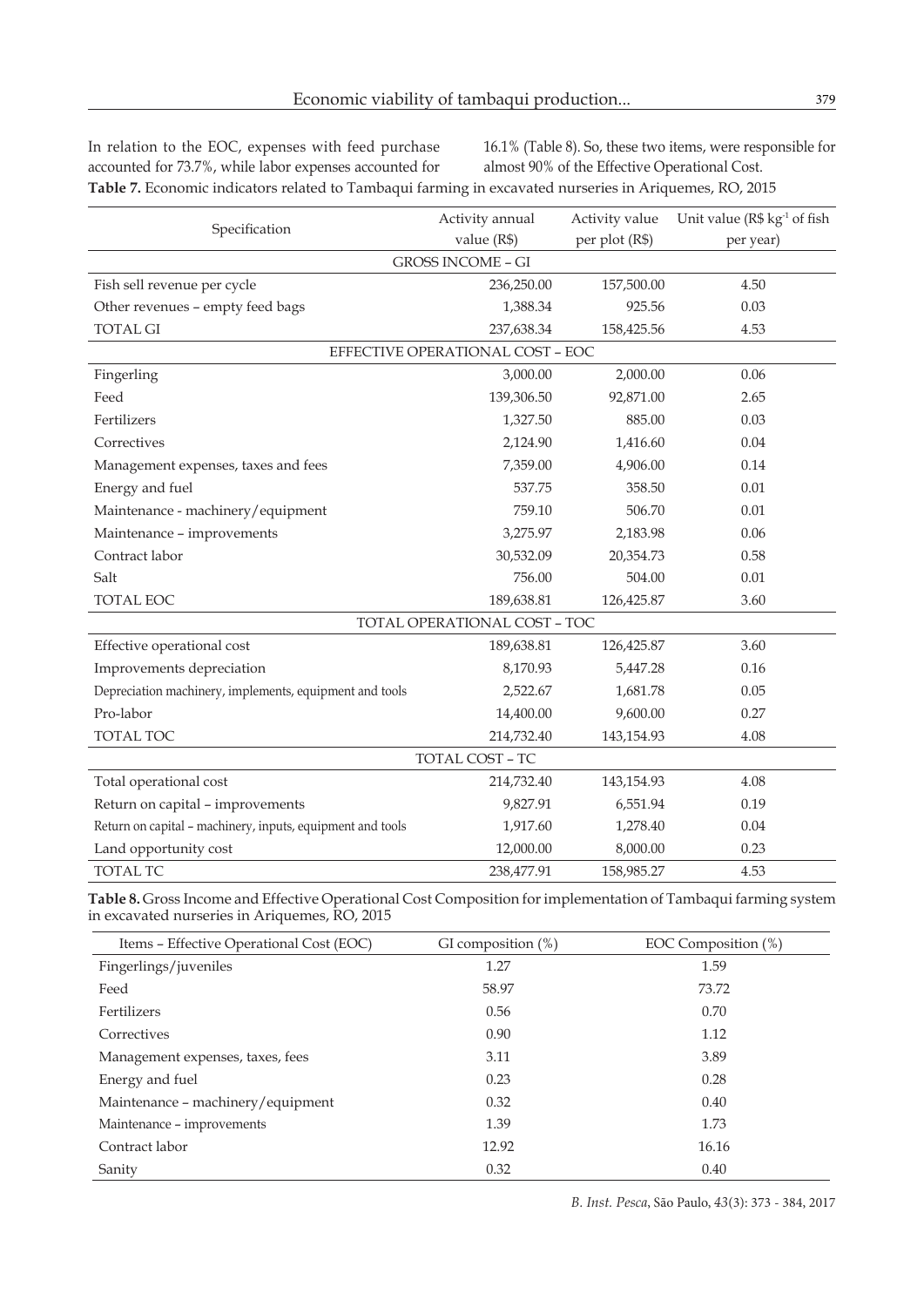### **DISCUSSION**

The results show that the venture is subject to long-term decapitalization and it becomes economically unviable since what is produced and commercialized is not able to cover all the expenses inherent in the activity.

Considering the annual values presented in Table 7, it is verified that fish farming was enough to pay EOC. The gross margin was R\$ 0.91 kg<sup>-1</sup> of fish. As GI was also higher than TOC, the unit net margin was positive and was  $R\$  0.44 kg<sup>-1</sup> of fish. However, the NI obtained generated a negative value of R\$ 839.57 and the difference between GI and TC by the annual production presented a loss of  $R$$  0.02 kg<sup>-1</sup>. However, these results are much more promising than those found by MELO *et al.* (2001), who, when analyzing tambaqui farming in clay nurseries/dams in the state of Amazonas, found that GI amortized 51.3% of EOC and 60% of TOC. If one analyzes the results of the two models, it is verified that the production system in Amazonas presents higher cost and lower profitability when compared to the model implanted in Ariquemes.

According to the results in the studied venture, the revenue obtained, although it did not cover the total costs, was sufficient to amortize the operating cost, allowing the farmer to remain in the activity for some time. However, if the negative NI situation persists, the farmer will receive a lower payment than the one considered in the cost and this may lead to impoverishment, making the activity unsustainable from an economic point of view, which has been occurring, for example, in most tambaqui farming ventures in another municipality in the state of Rondônia, near Ariquemes. LOOSE *et al.* (2014), when evaluating the costs of tambaqui farming on farms in Cacoal, verified that only 40% of the evaluated farms had a high net margin. The others presented negative results attributed to lack of planning, adequate technical knowledge and control of production costs.

In relation to the price of kilogram of tambaqui commercialized in the municipality of Ariquemes, although the value used for calculation refers to the month of August 2015, it should be noted that this value remained unchanged until the second quarter of 2016, as shown by weekly price consultations carried out along with the website of Empresa Estadual de Assistência Técnica e Extensão Rural do Estado de Rondônia (EMATER, 2016). This price stagnation is due to the great offer of the

product and the lack of processes capable of adding value to production, such as: processing units and refrigeration plants suitable to make elaborate cuts and to provide differentiated products that meet the demands of consumers. This scenario of price stagnation, combined with the gradual increase in feed costs, continuously reduced profit margins of the farmer due to "economic burden" of these items in productive activity.

The percentage of 89.8%, resulting from the sum of the feed and labor items for the EOC composition (Table 8), is close to that observed by PEDROZA FILHO *et al.* (2016) when analyzing the dynamics of the tambaqui and other round fish farming in Brazil. These authors verified that costs related to the purchase of the feed and the hiring of labor in the central region of Tocantins were the items that had the greatest impact and accounted for 76% and 9.33%, respectively, in tambaqui farming. In relation to the feed, these same authors verified that, although the purchase of feed for tambaqui and tilapia have similar weight in the composition of the EOC, the greatest impact occurs in the final cost of tambaqui production due to the larger consumption and the lower feed conversion efficiency of this species since it is necessary 1.8 kg of diet for the production of 1 kg of tambaqui and 1.4 kg of feed produce 1 kg of tilapia (PEDROZA FILHO *et al.*, 2016).

Feed is the input that adds cost the most in tambaqui production (MELO *et. al.* 2001; CASTRO *et al.*, 2002; IZEL e MELO, 2004; ANDRADE *et al.*, 2005; LOOSE *et al.*, 2014; SOUZA *et al.*, 2014). This is not only because of the price but also to technological issues. The great lack of nutritional studies on tambaqui, especially regarding the need for fatty acids, amino acids, vitamins and minerals, implies in nutritionally incomplete diets for the species in all the farming phases, causing low productivity and profitability (RODRIGUES, 2014). Actually, there is no diet formulation that meets all nutritional requirements and able of interacting with the different abiotic factors that affect the species (CYRINO *et al.*, 2010). And this is not just a problem in tambaqui production (SCORVO-FILHO *et al.*, 2010). Considering that the available knowledge about the more than 200 species of fish commercially produced in the world - at least 40 of them cataloged in Brazil – it is still emerging, and that there are fish farming systems under the most diverse exploitation regimes, implanted in all ecological conditions as possible, the task of producing diets fitted to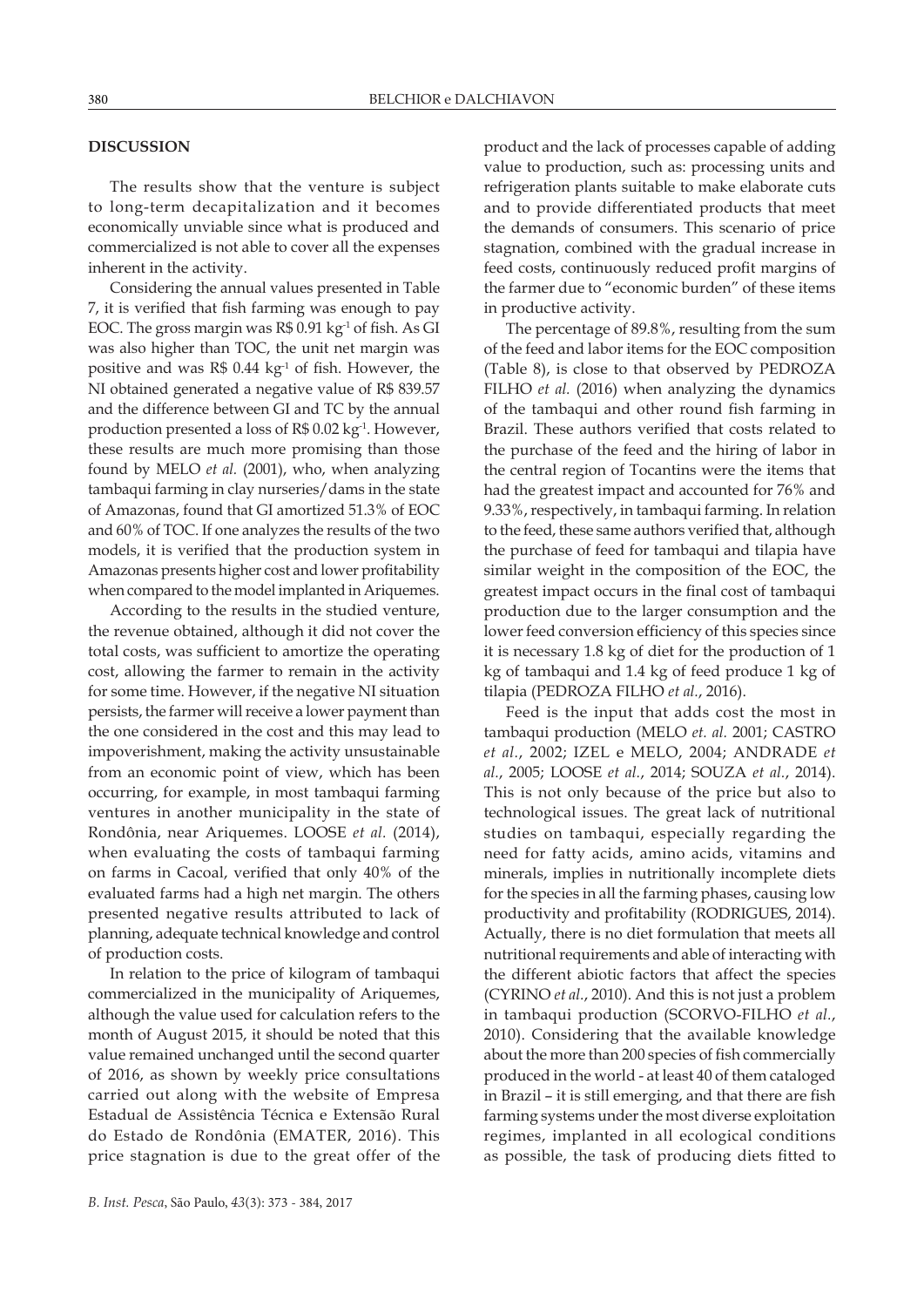the needs of each species is not only other than unlikely but greatly demanding (BORGHETTI and OSTRENSKY, 2002; BUREAU and VIANA, 2003; CYRINO *et al.*, 2010). In short, problems related to the nutritional efficiency of fish feed will remain, for a long time, a productive challenge. For this reason, it is difficult to obtain greater productive efficiency and better economic yield.

Other factors influencing the high cost of feed purchase are concerned to logistic aspects: 1) lack of proximity to soybean and corn (essential ingredients in the composition of the product) producing centers, which ends up in increasing freight expenses for the transportation of this product from other states; 2) a small number of mills focused on fish diet production; 3) the lack of supply of specific diets for tambaqui farming; 4) the price paid for feed acquisition due to the recent exchange devaluation, which leads to the export of commodities - as is the case of soybean and corn, inputs used for the production of feed - since there will be an increase in international demand due to the fall in the prices of these domestic products in relation to the dollar. The increase in foreign demand stimulates commodity producers to export, given the greater profitability to be obtained with the exchange devaluation. However, this greater advantage, due to the external commercialization, brings with it effects that result in the reduction of the supply of these products domestically, thus raising its prices in the domestic market; 5) the commercial price itself of soybean and corn; 6) climatic factors, such as long periods of drought such as those caused by the El Niño phenomenon in the 2015/2016 harvest, which may affect the production of soybean and corn. Hence, SIDONIO *et al.* (2012) admitted that, because Brazil is the largest producer of soybean and corn, there should not be great technical difficulties for feed production. However, the problem is due to the difficulties inherent in certain production models. Fish industry companies are generally small and with large idle productive capacity, which does not justify the construction of feed mills. And because there are no feed mills, producers import this feed from other centers. As a result, they pay a higher value, since, in addition to the costs inherent to the purchase of the product itself, freight expenses are also computed to transport it to the farm (SIDONIO *et al.*, 2012). Whether there are no alternatives that allow the establishment of feed mills or that reduce the price of transportation of inputs, this type of situation will remain unchanged. The purchase of

large volumes of ration by tambaqui farmers in the State of Rondônia is perhaps an alternative, since it will allow the reduction of the value of freight cost and, consequently, of the value of the cost to acquire this product, making it cheaper in the calculation of the total cost of production.

In relation to labor, MARTIN *et al.* (1995) evaluated the costs and returns under different technological levels of tambaqui farmig and verified that this component is the second item, after feed purchase that pressures the costs of the activity the most, regardless of the technology adopted. MELO *et al.* (2001), in a study carried out with tambaqui farming in nurseries and dams in the State of Amazonas, also verified that the hiring of labor was the second item - behind feed purchase - that impacted the cost of production the most and accounted for 5.07% in the composition of the TOC. BRABO *et al.* (2015), when verifying the economic viability of tambaqui, curimatã and piauçu fingerlings in fish farms in northeastern Pará, demonstrated that labor cost is one of the most significant items on the operational costs of production and this is due to the social charges that affect the hiring of labor and the level of qualification required to carry out the activities.

As the results show, and by maintaining the current conditions of production, it is observed that the activity in question will become impracticable in the medium to long term. The alternatives to make the production feasible are the increase in the value paid for the kilogram of fish or the reduction of costs, especially for feed purchase, which is the input that impacts the costs of the activity the most. Although tambaqui has become one of the most important fish of the Brazilian fishery because of its gastronomic qualities and versatility in offering a series of byproducts generated by evisceration and cutting operations, in addition to the capacity to compete equally with tilapia and other imported fish due to its great acceptability, even in non-traditional markets where there is no expressive consumption of the product, even though, what is perceived now is that the profit margins perhaps positive are conditioned mainly to the prices paid to the farmer than to the technological conditions (PEDROZA FILHO *et al.*, 2016). This relationship becomes even more fragile when it is analyzed under a scenario of an increased offer of the product and consequent fall in the prices paid to the farmer. This will fatally reduce the profit margins of fish farmers and will require alternatives that promote increase in the productivity.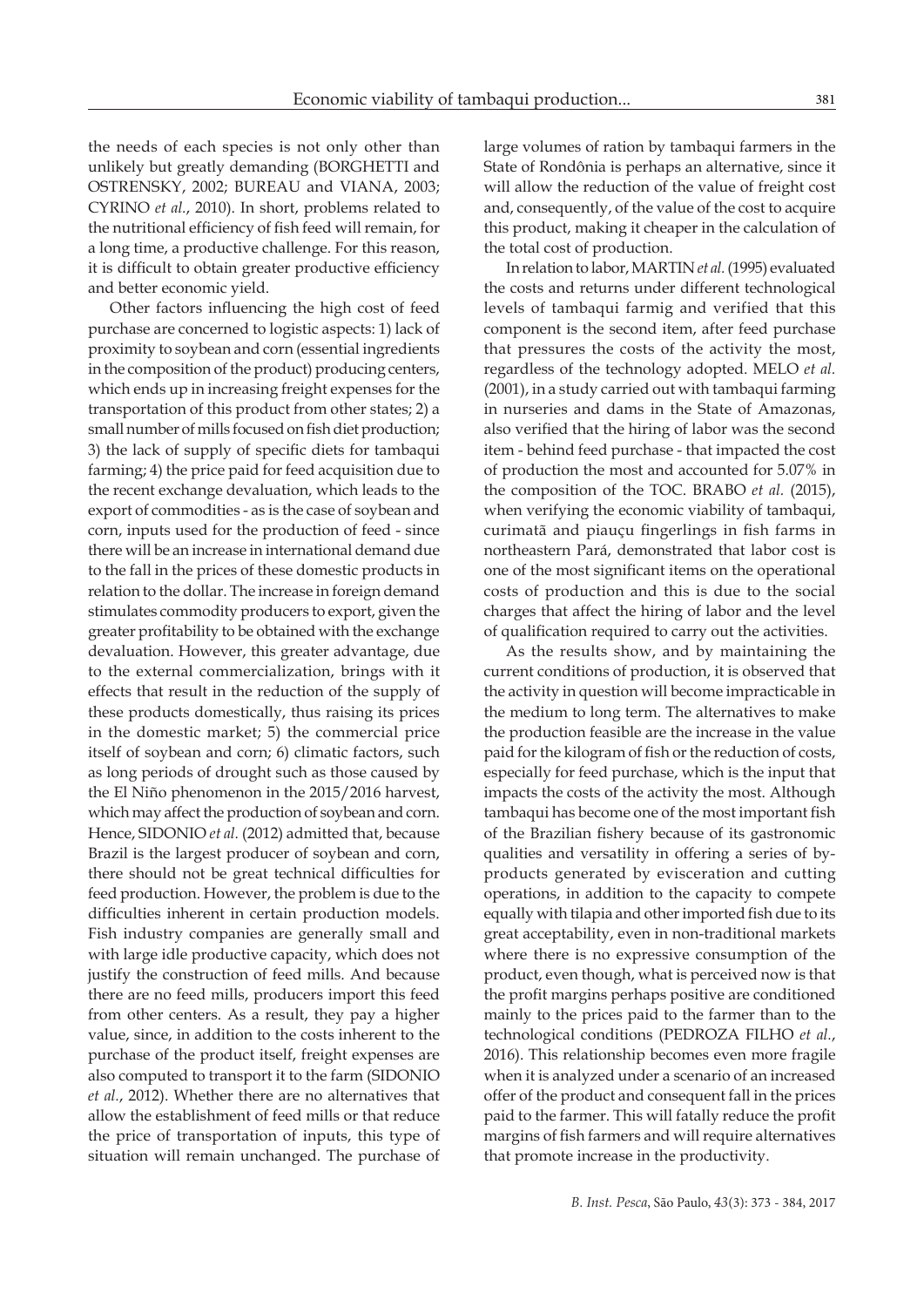By analyzing in relation productivity, it is observed that fish farming, and consequently its element related to tambaqui production in excavated nurseries, lacks technological innovations. Both fish farming and aquaculture did not experience the same advances that were widely obtained in other agricultural and livestock segments. And when the production of native species, as is the case of tambaqui, is evaluated, it can be seen that it is covered by an underdeveloped technological package. PEDROZA FILHO *et al.* (2016) mentioned that the seasonality in the offer of fingerlings, the low efficiency of feed conversion and growth rate, the presence of intramuscular spines in "Y" and the high cost of production in tank-net contribute to study actions focused on the improvement of breeding techniques, development of specific diets, selection and genetic improvement of the species, development of techniques and equipment for processing and improvement of management techniques. Only by solving such difficulties, the tambaqui will be able to express all its zootechnical potential and will be able to provide increases in the productivity and economic gains.

### **CONCLUSIONS**

Tambaqui farming in excavated nurseries in the municipality of Ariquemes, State of Rondônia has not shown to be promising and economically feasible for this case and tends to become economically unsustainable in the long term.Although Net Margin was sufficient to amortize Total Operating Cost, the Net Income generated a negative amount of R\$ 839.57. Whether the farmer does not adopt measures that can reverse this continuous process of decapitalization, the venture will not be able to remunerate all the production factors and the activity will no longer be economically attractive.Feed purchase and labor were the items that most affected the production system, accounting for 73.7% and 16.1% of the composition of the Effective Operational Cost, respectively. The results indicate that whether the farmers do not have an in-depth knowledge of the profitability in their establishments, this may make it difficult to make decisions and compromise the strategies for the activity. Only a strict management control can contribute to reduce the risk of indebtedness and loss of productive capacity and guarantee economic efficiency in tambaqui farming.

### **ACKNOWLEDGMENTS**

To Professor José Eurico Possebon Cyrino, at Escola Superior de Agricultura Luiz de Queiroz, and to Giovanni Vitti Moro, a researcher at Embrapa Pesca e Aquicultura for the comments and suggestions for the elaboration of this study.

# **REFERENCES**

- ANDRADE, R.L.B.; WAGNER, R.L.; MAHI, I.; MARTINS, R.S. 2005 Custos de produção de tilápia (*Oreochromis niloticus*) em um modelo de propriedade da região oeste do estado Paraná, Brasil. *Ciência Rural*, *35(1)*: 198-203.
- BORGHETTI, J.R.; OSTRENSKY, A. 2002 Problemas e perspectivas para a pesca e para a aquicultura continental no Brasil. In: Rebouças, A.C.; Braga, B.; Tundisi, J.G. (Eds.) Águas Doces no Brasil: capital ecológico, uso e conservação. *Escrituras (4)*, 451-471.
- BRABO, M.F.; REIS, M.H.D.; VERAS, G.C.; SILVA, J.M.; SOUZA, A.S.L.; SOUZA, R.A.L. 2015 Viabilidade econômica da produção de alevino de espécies reofílicas em uma piscicultura na Amazônia ocidental. *Boletim do Instituto de Pesca*, *41(3)*: 677-685.
- BRASIL. 2009. Lei nº 11.959, de 29 de junho de 2009 Dispõe sobre a política nacional de desenvolvimento sustentável da aquicultura e da pesca, regula as atividades pesqueiras e dá outras providências*. Diário Oficial da União*, 30 de junho de 2009, nº 122, Seção 1, p. 1.
- BUREAU, D.P.; VIANA, M.T. 2003 Formulating cost-effective and environmentally-friendly feeds base on improved knowledge of nutrient requirements and utilization. *International Aquafeeds*, *6(3)*: 20-21.
- CASTRO, A.L.; SOUZA, N.H.; BARROS, L.C.G. 2002. Avaliação do sistema de produção de tambaqui intensivo em viveiro de terra com aeração. Embrapa Tabuleiros Costeiros. *Comunicado Técnico, 09*: 4p.
- COSTA, A.L.S.; RODRIGUES, M.S.; RICCI, F. 2015 Caracterização da piscicultura na região de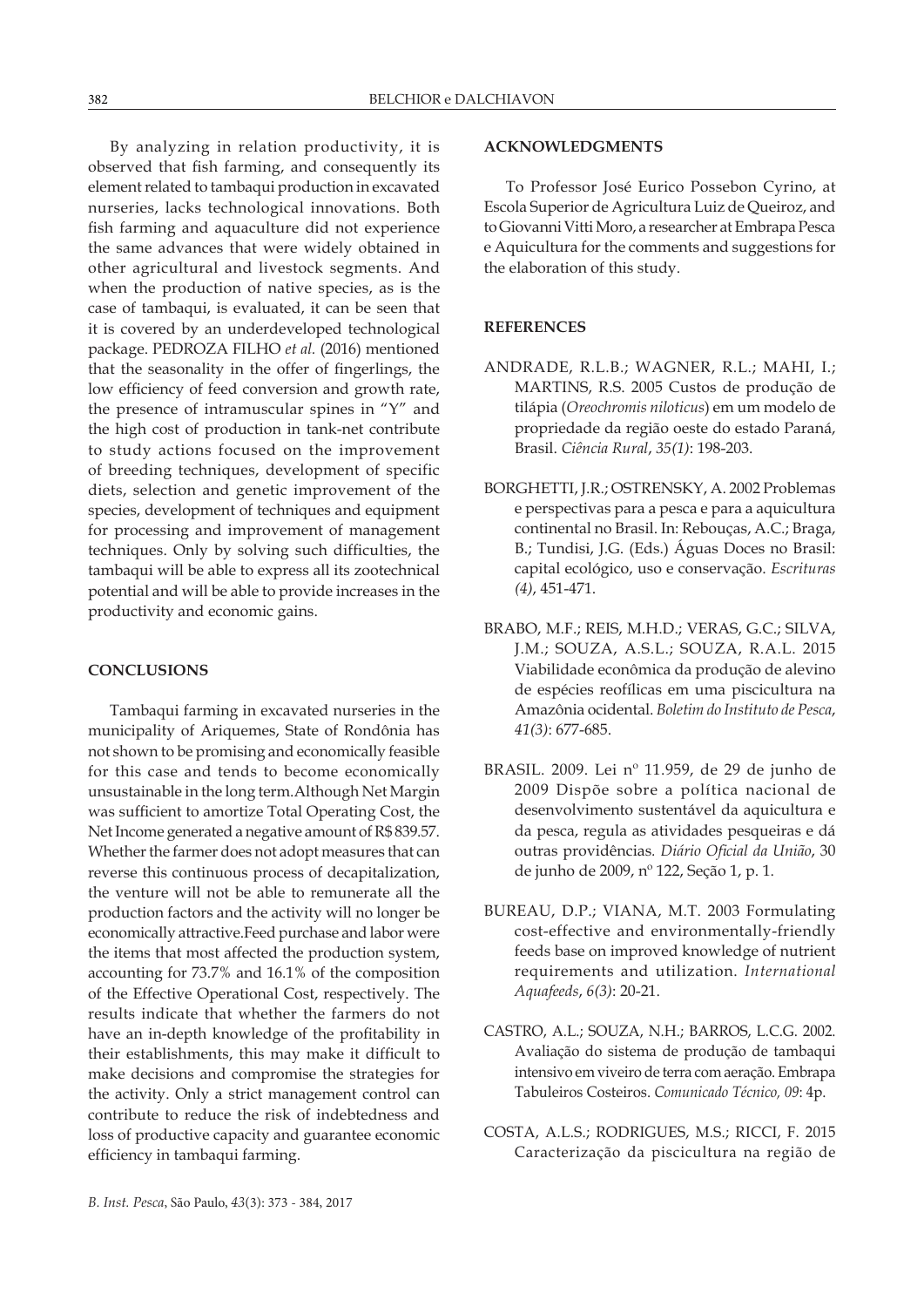Ariquemes, no Estado de Rondônia. *Campo-Território*: *revista de geografia agrária*, *10 (20)*: 512-537.

- CYRINO, J.E.P.; BICUDO, A.J.A.; SADO, R.Y.; BORGHESI, R.; DAIRIKI, J.K. 2010 A piscicultura e o ambiente: o uso de alimentos ambientalmente corretos em piscicultura. *Revista Brasileira de Zootecnia*, *39(suplemento especial)*: 68-87.
- DINIZ, N.M.; HONORATO, C.A. 2012 Algumas alternativas para diminuir efeitos do estresse em peixes de cultivo – revisão. *Arquivos de Ciências Veterinárias e Zoologia da UNIPAR*, *15(2)*: 149-154.
- EMATER Empresa Estadual de Assistência Técnica e Extensão Rural do estado de Rondônia. 2016 Pesquisa Semanal de Preços. Disponível em:<http://www.emater.ro.gov.br/ematerro/ pesquisa-de-preco/> Acesso em: 03 ago. 2016.
- FAO Food And Agriculture Organization Of The United Nations. 2014 *Food outlook: bianual report on global food markets*: 143p.
- GOUVEIA, A.M.G.; HADDAD, J.P.A.; RIBEIRO, J.G.B.L. 2006 Viabilidade econômica da criação de ovinos de corte nas regiões Centro-Oeste e Sudeste. LK editora e comércio de bens editoriais e autorais Ltda. *Coleção Tecnologia Fácil, 16(1)*: 50p.
- GUIDUCCI. R.C.N; LIMA FILHO, J.R.; MOTA, M.M. 2012 *Viabilidade econômica de sistemas de produção agropecuários: metodologia e estudos de caso*. Brasília: Embrapa, 535p.
- IBGE Instituto Brasileiro de Geografia e Estatística. 2014 Pesquisa Pecuária Municipal. Disponível em: <http://www.sidra.ibge.gov.br/bda/ tabela/protabl.asp?c=3940&z=t&o=24&i=P> Acesso em: 10 jun. 2015.
- IBGE Instituto Brasileiro de Geografia e Estatística. 2015 Cidades. Disponível em:<http://www.cidades.ibge.gov.br/xtras/perfil. php?lang=&cpdmun=110002&search=rondonia/ ariquemes>Acesso em 10 jun. 2015
- IZEL, A.C.U.; MELO, L.A.S. 2004 Criação de tambaqui (*Colossoma macropomum*) em tanques escavados no estado do Amazonas. Embrapa Amazônia Ocidental. *Documentos, 32(1*): 22p.
- JAMAS, A.L.A.; SILVA, P.P.O.; CARVALHO, J.D.S.; AMORIM, E.; OLIVEIRA, G.M. 2015 Estudo de espécies de pescado potencialmente aproveitáveis na cadeia produtiva do litoral Sul do Estado do Rio de Janeiro. *Revista Verde, 10(5)*: 34-42.
- KUBITZA, F.; CAMPOS, J.L.; ONO, E.A.; ISTCHUK, P.I. 2012 Piscicultura no Brasil: Particularidades regionais da piscicultura. *Panorama da Aquicultura, 134(22)*: 14-23.
- LOOSE, C.E.; SATO, S.A.S.; ALEIXO, N.D.; FREITAS, C.O.; SOUZA, D.F.S. 2014 Custos na criação de tambaqui (*Colossoma macropomum couvier*, 1919) nas propriedades participantes do Programa Peixe Forte em Cacoal (RO). XXI Congresso Brasileiro de Custos, Natal-RN. Disponível em: <https://anaiscbc.emnuvens.com.br/anais/ article/view/3751/3752> Acesso em: 03 ago. 2016.
- MAPA Ministério da Agricultura Pecuária e Abastecimento. 2015 Balança Comercial. Disponível em: <http://www.agricultura.gov. br/internacional/indicadores-e-estatisticas/ balanca-comercial> Acesso em: 02 jul. 2015.
- MARTIN, N.B.; SCORVO FILHO, J. D.; SANCHES, E.G.; NOVATO, P.F.C.; AYROSA, L.M.S. 1995 Custos e retorno na piscicultura em São Paulo. *Informações Econômicas, 25(1)*: 9-39.
- MATSUNAGA, M; BEMELMANS, P.F.; TOLEDO, P.E.N.; DULLEY, R.D.; OKAWA H.; PEDROSO, I.A. 1976 Metodologia de custo de produção utilizada pelo IEA. B*oletim Técnico do Instituto de Economia Agrícola, 23(1)*: 123-139
- MELO, L.A.S.; IZEL, A.C.U.; RODRIGUES, F.M. 2001 Criação de Tambaqui (*Colossoma macropomum*) em viveiros de argila/barragens no estado do Amazonas. Embrapa Amazônia Ocidental. *Documentos, 18*: 18p.
- NUNES. C.R.P. 2014 Desenvolvimento sustentável tambaqui em cativeiro no polo regional de Ariquemes visando à geração de trabalho e renda dos produtores: estudo de caso sobre direitos humanos e sustentabilidade. *Veredas do Direito, 11(21)*: 187-214.